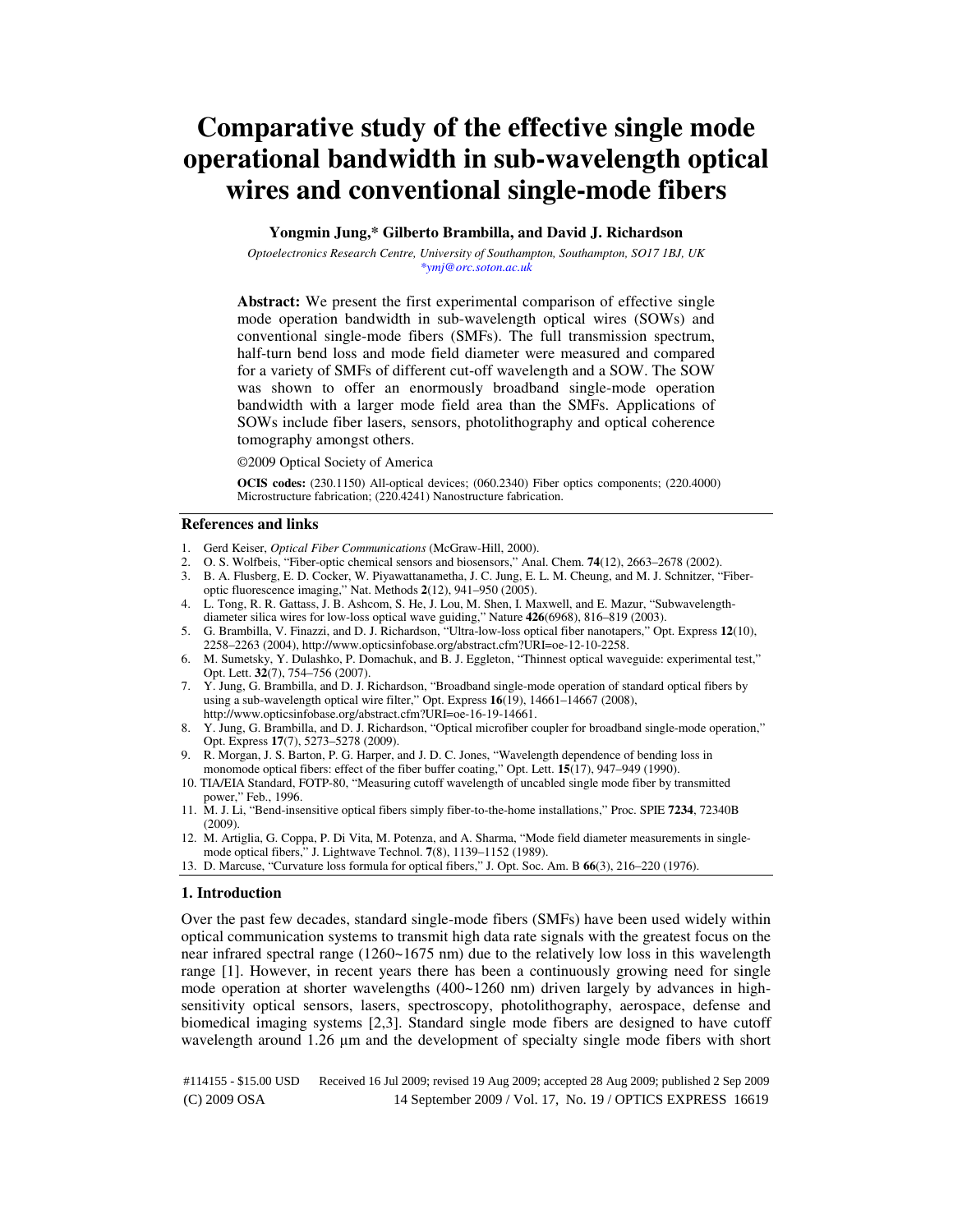wavelength cutoffs is necessary. There are few kinds of commercial specialty fibers that can provide a short-wavelength cutoff – referred to by several different names such as "Select cutoff SMF", "Visible fiber" and "RGB fiber". Unfortunately, engineering a short wavelength cutoff inevitably requires fibers designs characterized by a very small core diameter and a relatively small refractive index difference (∆) between core and cladding. This fact leads to weaker mode field guidance and increases the external bend sensitivity of the fiber at long wavelengths, which results in notably reduced operating spectral window. For example, SMF with a cutoff wavelength of 780 nm (Nufern 780HP) has a 5µm core diameter and can be operated within a very limited spectral region extending from just 780 to 970nm. Compared with conventional telecom SMF (Corning SMF28), this single mode operational bandwidth is considerably reduced from 415nm to 190nm. The bandwidth can be substantially less than 100nm when the cutoff wavelength is further shifted to shorter wavelengths. Furthermore, the reduced core diameter and numerical aperture dictate the need for high-precision core alignment processes when splicing and can result in both fiber handling and power penalty problems within many practical applications.

The authors have recently proposed and successfully demonstrated the use of extremely thin sub-wavelength optical wires (SOWs) [4–6] as an efficient way to provide higher-order mode filtering in multimode waveguides [7,8] and have shown that this can be used to obtain broadband single-mode operation of a fiber at short wavelengths, or over a wide range of wavelengths. The approach relies simply on filtering higher order modes in a multimode waveguide by integrating a single-mode SOW section within the fiber which incorporates specific taper transitions (adiabatic for fundamental mode but non-adiabatic for higher-order modes) that minimize re-excitation of the filtered modes. This can greatly enhance the singlemode operation of the multimode fiber while still maintaining large mode field in the lengths of fiber both before and beyond the SOW. In this study, we have experimentally compared the single-mode operational bandwidth of a SOW with several commercial SMFs developed and sold for short-wavelength applications. The full transmission spectrum, half-turn bend loss and mode field diameter of each fiber was tested and compared with those of the SOW. The SOW was found to offer an enormously broadband single-mode operational bandwidth relative to the SMFs. The large mode field area and robust stability of single mode operation should prove beneficial for various applications in fiber lasers, sensors, photolithography and optical coherence tomography.

## **2. Optical characterization of the SOWs and conventional SMFs**

A schematic diagram illustrating the principle of higher-order mode filtering using a SOW is summarized in Fig. 1. As described in reference 7, the higher-order modes present at the input fiber can be effectively suppressed by controlling the biconical taper transition profile (by ensuring an adiabatic transition for *LP01* but non-adiabatic transition for higher-order modes) and the diameter of the SOW in the waist region. This suppresses the propagation of higherorder modes along the entire length of the SOW and constrains the number of guided modes [7]. As shown in Fig. 1b, a standard telecom SMF (Corning SMF28) shows abrupt and discrete transmission power drops near the cutoff wavelengths  $(\lambda_c \angle LP_{11}, \lambda_c \angle LP_{21}, \lambda_c \angle LP_{02})$  and the single mode operational bandwidth is restricted by the higher-order mode cutoffs at short wavelengths. With a SOW, however, all higher-order modes are strongly attenuated or stripped out of the fiber and a pure single mode beam is obtained over a broad spectral window (400~1700nm). No higher-order mode cutoffs are observed in the transmitted spectrum at any wavelength (Fig. 1c).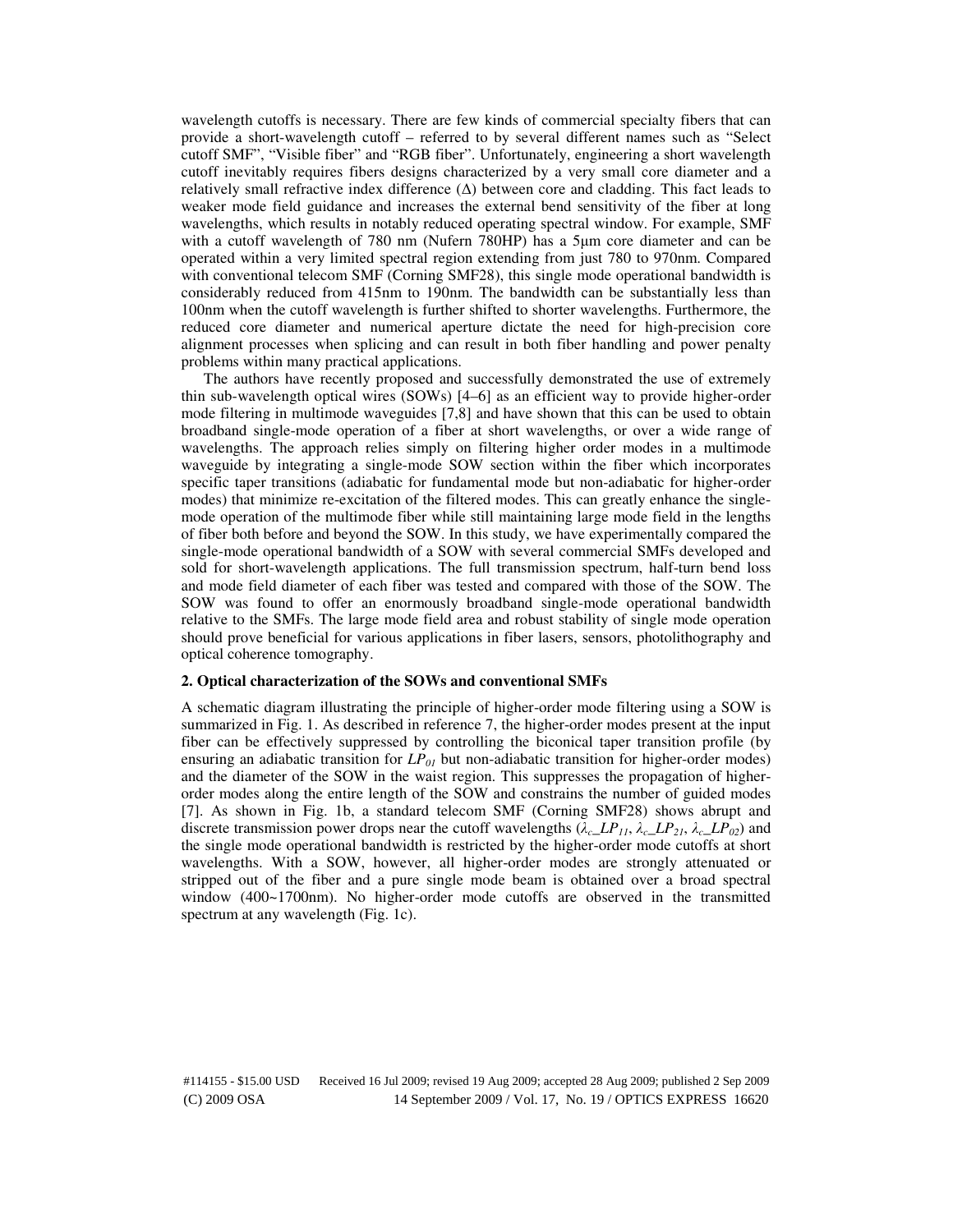

Fig. 1. (a) Schematic diagram of the sub-wavelength optical wire (SOW) for higher-order mode filtering. The biconical SOW with specially designed transition taper and very-thin taper waist effectively suppresses any higher-order modes at the fiber input and provide broadband single mode operation at the output. The transmission spectra of standard telecom fiber at the input (b) and output (c) are also compared.

## *2.1 Transmission spectra and bend losses*

In order to experimentally quantify and compare the single mode operation bandwidth of a SOW with several commercial SMFs, the full transmission spectra and bend loss properties were examined using an incoherent white light source and an optical spectrum analyzer. In our experiment, the SMFs have various higher-order mode cutoff wavelengths ranging from 450nm to 1260nm and core diameters between 3.3µm and 8.3µm. As shown in Fig. 2, the single-mode operational bandwidth is limited by the higher-order mode cutoff  $(\lambda_{c\text{-}LPI1})$  at short wavelengths and by the fundamental mode cutoff  $(\lambda_{c-LP01})$  at long wavelengths. For a shortwavelength cutoff SMF, a relatively small core diameter and a low refractive index difference (∆) between core and cladding lead to weaker mode field guidance and result in increased bending sensitivity for the fiber in the long wavelength region, which results in a noticeably reduced operational spectral window. For example, SMF with a cutoff wavelength of 630 nm (Fig. 2b) has a 4µm core diameter and can be operated within limited spectral region extending from 600 to 770nm. This single mode operation bandwidth (170nm) is considerably smaller than the 415nm bandwidth observed in conventional telecom SMF (Fig. 2e). The bandwidth can be less than 100nm when the cutoff wavelength is further shifted to shorter wavelengths. Another noticeable point is that for the 1µm SOW there is no higher-order mode cutoff as observed in the SMFs and the optical bandwidth is simply limited by the bend loss edge of the fundamental mode at the long wavelength. The SOW, as previously discussed, provides a significant enlargement of the optical bandwidth and can be used for shortwavelength or broadband single-mode operation. When reducing the bending curvature, some spectral transmission oscillations are observed near the bend loss edges. It is mainly due to the coupling between the fundamental core mode and whispering gallery cladding modes due to light reflection from the boundary of the coating/air and cladding/coating interfaces [9].

(C) 2009 OSA 14 September 2009 / Vol. 17, No. 19 / OPTICS EXPRESS 16621 #114155 - \$15.00 USD Received 16 Jul 2009; revised 19 Aug 2009; accepted 28 Aug 2009; published 2 Sep 2009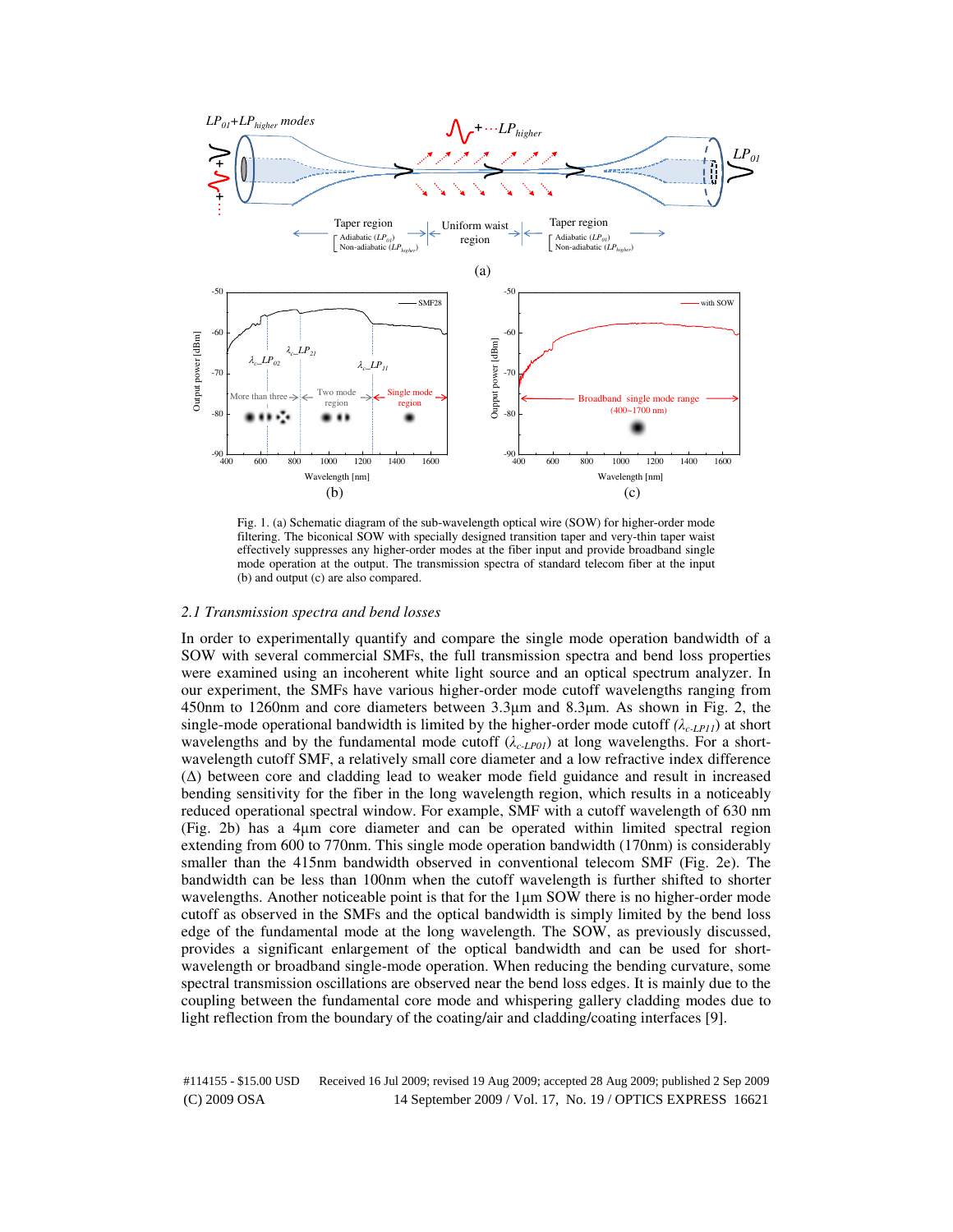

Fig. 2. Full transmission spectra and bend loss properties of various kinds of short-wavelength cutoff SMFs and a SOW. For a 1µm SOW, there is no higher-order mode cutoff as observed in the SMFs at short wavelengths and the bandwidth is limited simply by the bend loss edge of the fundamental mode at long wavelength.

For a more visual representation of the data, we have produced a comparison chart that highlights the effective single mode operation bandwidths of a SOW and several commercial SMFs as shown in Fig. 3. The higher-order cutoff wavelengths of the fibers are determined by the transmitted power method in accordance with the TIA standard [10] and bend loss edges of the fundamental mode are established by assuming a maximum tolerable bend loss of 3-dB. As expected, the single mode range of commercial SMFs is limited by two cutoff wavelengths (λ*c-LP01*, λ*c-LP11*) and which is easily influenced by the bend diameter. For the case of SM980 (Fibercore inc.), the optical bandwidth is decreased from 815nm to 277nm as the bending diameter decreases from infinite to 6mm. For practical handling conditions and applications, a 10mm bending diameter tolerance is required however SM980 fiber provides only 427nm optical bandwidth at this bend diameter. Other SMFs also show very restricted optical

(C) 2009 OSA 14 September 2009 / Vol. 17, No. 19 / OPTICS EXPRESS 16622 #114155 - \$15.00 USD Received 16 Jul 2009; revised 19 Aug 2009; accepted 28 Aug 2009; published 2 Sep 2009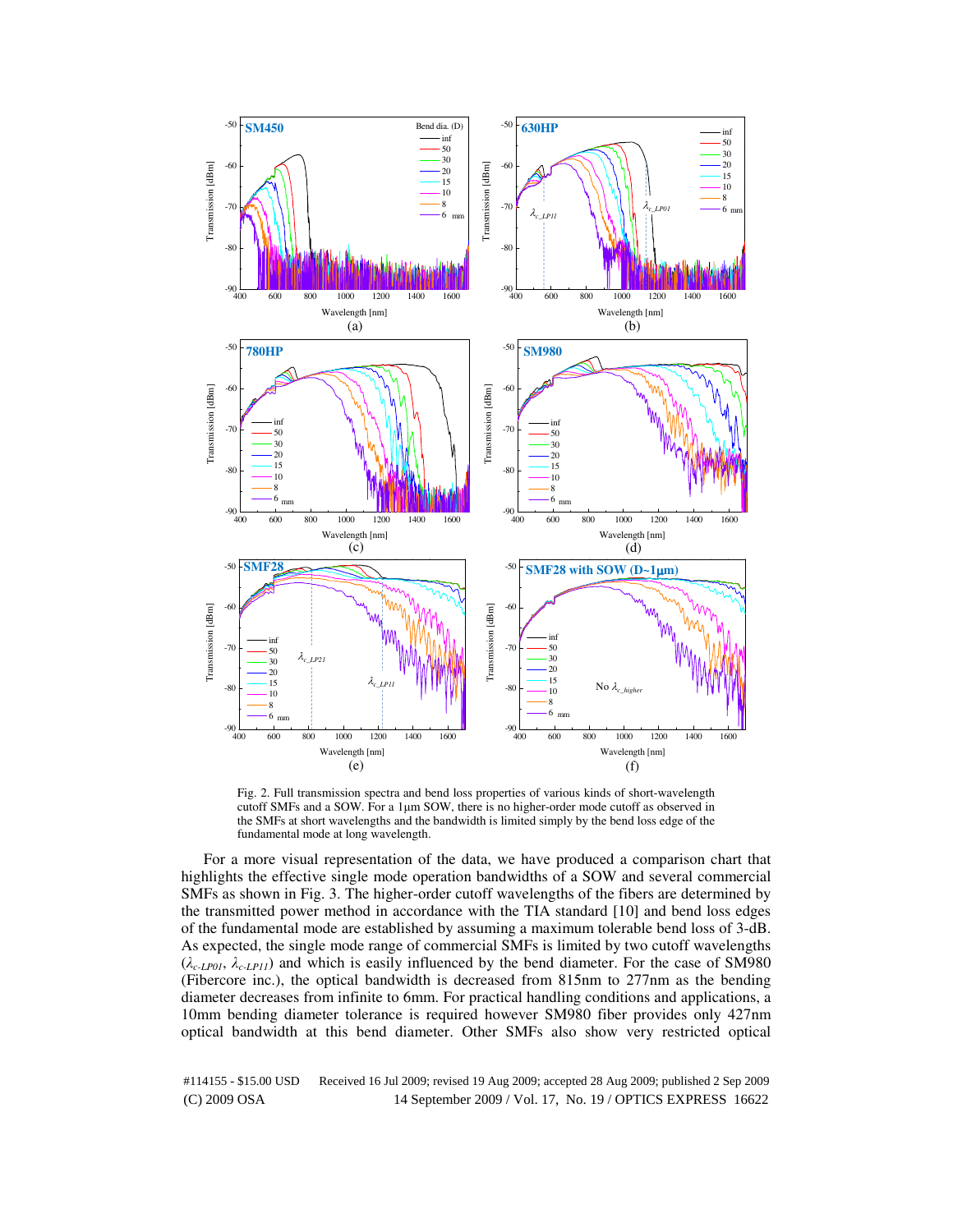bandwidths for these bending conditions, i.e. SM450 (135nm), 630HP (296nm), 780HP (389nm), SMF28 (384nm). Note that a 1µm SOW presents a bandwidth greater than 954nm from 400nm to 1354nm, which is three to four times larger than the SMFs. We expect that the wideband single mode operation can be further enhanced with bend-robust fibers [11].



Fig. 3. Comparison between the effective single-mode operation bandwidths of several SMFs and a telecom fiber with a SOW filter for different bend diameters.

## *2.2 Mode field diameter (MFD)*

In order to compare the mode field diameter of the fibers, we first calculated the effective mode field diameters from the data sheet of the fibers and a commercially available optical fiber design program (Optiwave Optifiber). As depicted in Fig. 4, the MFD obtained from the



Fig. 4. Measured (symbol) and simulated (line) mode field diameter comparison for several SMFs and for a telecom fiber with a SOW filter.

SOW is roughly two times larger than those of the short-wavelength cutoff SMFs. This is mainly due to the fact that the SOW is made in SMF28 fiber, which has a relatively large core diameter and refractive index difference. In addition, we experimentally measured the MFD by analyzing the far-field radiation pattern emerging from the fibers (symbols) and compared with the simulated results in Fig. 4 (continuous lines) [12]. The measured MFDs agree well with the simulated results and the distinctive large diameter of the SOW at short-wavelengths is confirmed.

(C) 2009 OSA 14 September 2009 / Vol. 17, No. 19 / OPTICS EXPRESS 16623 #114155 - \$15.00 USD Received 16 Jul 2009; revised 19 Aug 2009; accepted 28 Aug 2009; published 2 Sep 2009